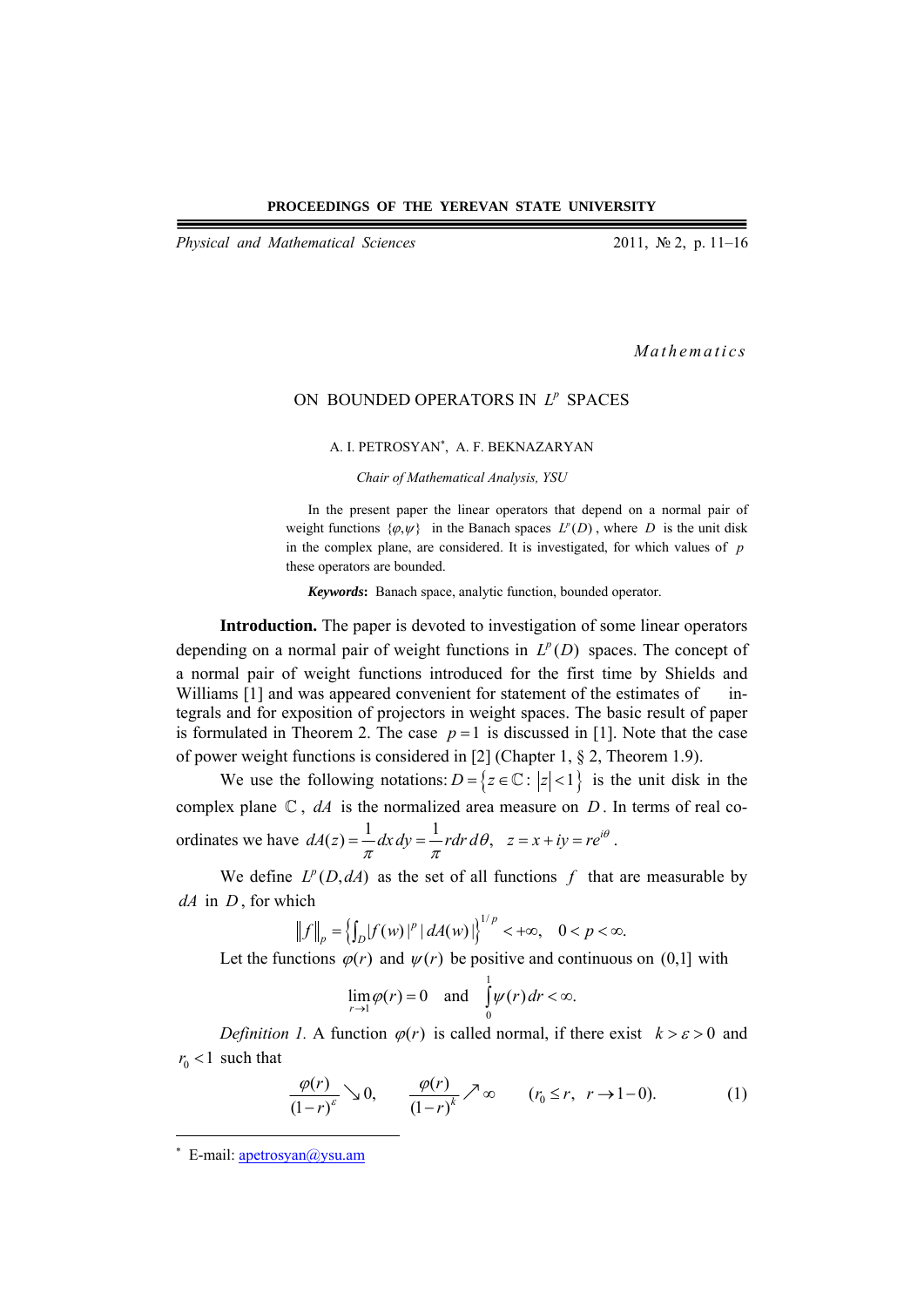*Definition 2.* The functions  $\{\varphi, \psi\}$  is called a normal pair, if  $\varphi$  *is* normal and if for some *k* satisfying (1), there exists  $\alpha > k - 1$  such that

$$
\varphi(r)\psi(r) = (1 - r^2)^{\alpha}, \quad 0 \le r < 1.
$$

Consider the integral operator

$$
Tf(z) = \int_D \frac{\psi(z)\varphi(w)}{\left|1 - z\overline{w}\right|^{2+\alpha}} f(w) dA(w) \,. \tag{2}
$$

We want to establish for which *p* this operator is bounded.

## **Auxiliary Lemmas.**

*Lemma 1*. For  $\gamma > -1$  and  $m > 1 + \gamma$  we have

$$
\int_{0}^{1} (1 - \rho r)^{-m} (1 - r)^{\gamma} dr \leq C (1 - \rho)^{1 + \gamma - m}, \quad 0 < \rho < 1,
$$

where the constant  $C = C(m, \gamma)$  does not depend on  $\rho$ . For the proof see [1] (Chapter 1, § 3).

*Lemma* 2. For a positive  $\beta > 0$  and  $z \in D$ 

$$
\int_{0}^{2\pi} \frac{d\theta}{|1 - ze^{-i\theta}|^{1+\beta}} = O\left(\frac{1}{(1 - |z|^2)^{\beta}}\right).
$$

For the proof see [3] (Chapter 4, § 6).

*Lemma* 3. For  $k - \alpha < \frac{P}{C} < 1$  $-\alpha < \frac{\beta}{p} < 1 + \varepsilon$  there exist a constant *M*<sub>0</sub> such that

$$
\int_D \frac{\varphi(w)}{(1-|w|^2)^{\beta/p}|1-z\overline{w}|^{2+\alpha}} dA(w) \leq M_0 \frac{1}{\psi(z)(1-|z|^2)^{\beta/p}}.
$$

*Proof.* According to the definition of a normal pair of functions,  $\varphi(r)\psi(r) = (1 - r^2)^{\alpha}$  for  $0 \le r < 1$ , and it will be sufficient to show that

$$
\int_D \frac{\varphi(w)}{(1-|w|^2)^{\beta/p}|1-z\overline{w}|^{2+\alpha}} dA(w) \leq M_0 \frac{\varphi(z)}{(1-|z|^2)^{(\beta/p)+\alpha}}.
$$

Let  $w = re^{i\theta}$ . As  $\alpha + 1 > 0$ , then, due to Lemma 2, there exists a constant *C* such that 2  $\int_{0}^{1} |1 - zre^{-i\theta}|^{\alpha+2} e^{i\theta} = (1 - (|z|r)^{2})^{\alpha+1}$ 1  $|1 - zre^{-i\theta}|^{\alpha+2}^{\alpha\omega-1} (1-(|z|r)^2)$  $d\theta \leq \frac{C}{\theta}$ *zre*<sup> $-i\theta$ </sup>  $\int^{\alpha+2}$  *(*1 – (| *z* | *r*  $\int\limits_0^{2\pi}{1\over \left|1-zre^{-i\theta}\right|^{\alpha+2}}d\theta\leq \frac{C}{\left(1-\left(\left|z\right|r\right)^2\right)^{\alpha+1}}\enspace.$ 

Passing to polar coordinates, we receive

$$
\int_{D} \frac{\varphi(w)}{(1-|w|^2)^{\beta/p} |1-z\overline{w}|^{2+\alpha}} dA(w) = \frac{1}{\pi} \int_{0}^{1} \frac{r\varphi(r)}{(1-r^2)^{\beta/p}} \int_{0}^{2\pi} \frac{d\theta}{|1-zre^{-i\theta}|^{\alpha+2}} dr \leq C \int_{0}^{1} \frac{\varphi(r)}{(1-|r|^2)^{\beta/p} (1-(|z|r)^2)^{\alpha+1}} dr \leq C_1 \int_{0}^{1} \frac{\varphi(r)}{(1-|r|)^{\beta/p} (1-|z|r)^{\alpha+1}} dr.
$$
\n(3)

Divide the last integral into three parts:

$$
\int_{0}^{1} \frac{\varphi(r)}{(1-r)^{\beta/p} (1-|z|r)^{\alpha+1}} = \int_{0}^{r_0} \frac{\varphi(r)}{(1-r)^{\beta/p} (1-|z|r)^{\alpha+1}} dr + \int_{\frac{|z|}{r_0} (1-r)^{\beta/p} (1-|z|r)^{\alpha+1}} \frac{\varphi(r)}{(1-r)^{\beta/p} (1-|z|r)^{\alpha+1}} dr + \int_{|z|} \frac{\varphi(r)}{(1-r)^{\beta/p} (1-|z|r)^{\alpha+1}} dr = I_1 + I_2 + I_3.
$$
\n(4)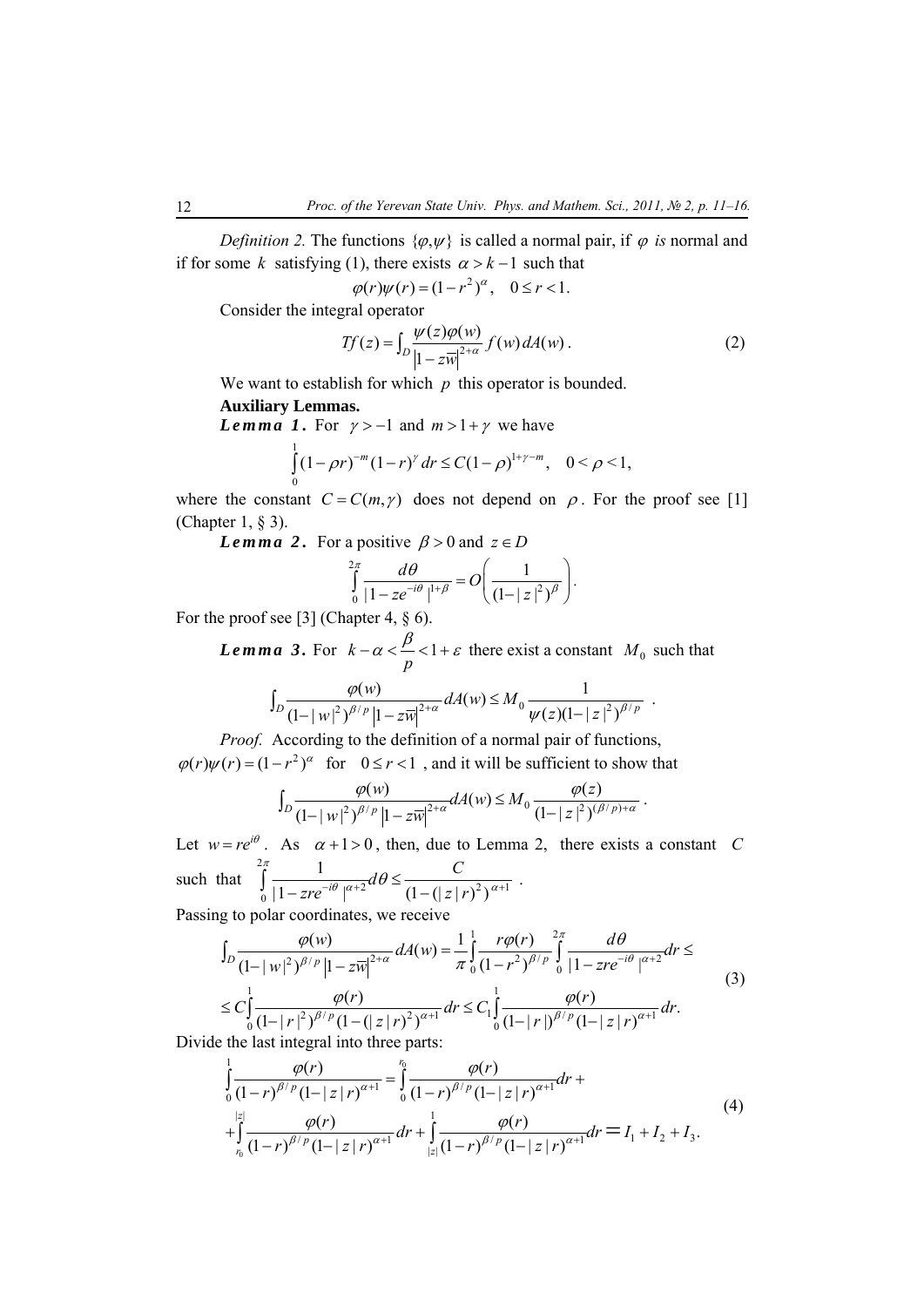Obviously  $I_1$  is bounded for all  $z$ . Therefore, there exists a constant  $C_2$  such that

$$
I_1 \le C_2 \frac{\varphi(z)}{(1-|z|^2)^{(\beta/p)+\alpha}}.
$$
 (5)

From the definition of normal function (1) we have  $\frac{\varphi(r)}{r} \leq \frac{\varphi(z)}{r}$  $(1 - r)^{k}$   $(1 - |z|)^{k}$ *r*)  $\varphi(z)$  $\frac{\varphi(r)}{(1-r)^k} \leq \frac{\varphi(z)}{(1-|z|)^k}$  for  $r_0 < r \le |z|$ . Therefore,

$$
I_{2} = \int_{r_{0}}^{z} \frac{\varphi(r)}{(1-r)^{\beta/p}(1-|z|r)^{\alpha+1}} dr = \int_{r_{0}}^{z} \frac{\varphi(r)(1-r)^{k-(\beta/p)}}{(1-r)^{k}(1-|z|r)^{\alpha+1}} dr \leq \frac{\varphi(z)}{(1-|z|)^{k}} \int_{r_{0}}^{z} \frac{(1-r)^{k-(\beta/p)}}{(1-|z|r)^{\alpha+1}} dr.
$$
  
As  $k - \alpha < \frac{\beta}{2} < 1 + \varepsilon$ , then  $k - \frac{\beta}{2} < \alpha$  and  $-1 < \varepsilon - \frac{\beta}{2} < k - \frac{\beta}{2}$ , that is

As 
$$
k - \alpha < \frac{p}{p} < 1 + \varepsilon
$$
, then  $k - \frac{p}{p} < \alpha$  and  $-1 < \varepsilon - \frac{p}{p} < k - \frac{p}{p}$ , that  
\n $-1 < k - \frac{\beta}{2} < \alpha$ , and taking into account Lemma 1 we have

$$
p \int_{r_0}^{|z|} \frac{(1-r)^{k-(\beta/p)}}{(1-|z|r)^{\alpha+1}} dr \le \int_0^1 \frac{(1-r)^{k-(\beta/p)}}{(1-|z|r)^{\alpha+1}} dr \le C_3 \frac{1}{(1-|z|)^{(\beta/p)+\alpha-k}}
$$

for some constant  $C_3$ . Therefore,

$$
I_2 \le \frac{\varphi(z)}{(1-|z|)^k} \int_{r_0}^{|z|} \frac{(1-r)^{k-(\beta/p)}}{(1-|z|)^{\alpha+1}} dr \le \frac{\varphi(z)}{(1-|z|)^k} \frac{C_3}{(1-|z|)^{(\beta/p)+\alpha-k}} \le C_4 \frac{\varphi(z)}{(1-|z|^2)^{(\beta/p)+\alpha}} \ . \tag{6}
$$

Now we shall pass to  $I_3$ . As  $\frac{\varphi(r)}{(1 - r)^{\varepsilon}} \le \frac{\varphi(z)}{(1 - |z|)}$  $r$   $\varphi(z)$  $\frac{\varphi(r)}{1-r^{\varepsilon}} \leq \frac{\varphi(z)}{(1-|z|)^{\varepsilon}}$  for  $|z| < r < 1$ , then

$$
I_{3} = \int_{|z|}^{1} \frac{\varphi(r)}{(1-r)^{(\beta/p)}(1-|z|r)^{\alpha+1}} dr = \int_{|z|}^{1} \frac{\varphi(r)(1-r)^{\varepsilon-(\beta/p)}}{(1-|z|r)^{\alpha+1}} dr \le
$$
  

$$
\leq \frac{\varphi(z)}{(1-|z|)^{\varepsilon}} \int_{|z|}^{1} \frac{(1-r)^{\varepsilon-(\beta/p)}}{(1-|z|r)^{\alpha+1}} dr \leq \frac{\varphi(z)}{(1-|z|)^{\varepsilon}} \int_{0}^{1} \frac{(1-r)^{\varepsilon-(\beta/p)}}{(1-|z|r)^{\alpha+1}} dr.
$$

We have also  $k - \alpha < \frac{p}{q} < 1$ *p*  $-\alpha < \frac{\beta}{\beta} < 1 + \varepsilon$ , therefore,  $\varepsilon - \frac{\beta}{\beta} > -1$ *p*  $\varepsilon - \frac{\beta}{\beta} > -1$  and  $\varepsilon - \alpha < k$ *p*  $\varepsilon - \alpha < k - \alpha < \frac{\beta}{2}$ , i.e.

 $1 > 1$ *p*  $\alpha + 1 > 1 + \varepsilon - \frac{\beta}{\beta}$ . Again using Lemma 1 we get

$$
\int_{0}^{1} \frac{(1-r)^{\varepsilon-(\beta/p)}}{(1-|z|r)^{\alpha+1}} dr \leq C_{5} \frac{1}{(1-|z|)^{(\beta/p)+\alpha-\varepsilon}},
$$

whence we have

$$
I_3 \leq \frac{\varphi(z)}{(1-|z|)^{\varepsilon}} \int_0^1 \frac{(1-r)^{\varepsilon-(\beta/p)}}{(1-|z|)^{\alpha+1}} dr \leq C_5 \frac{\varphi(z)}{(1-|z|)^{(\beta/p)+\alpha}} \leq C_6 \frac{\varphi(z)}{(1-|z|^2)^{(\beta/p)+\alpha}} \qquad (7)
$$

with some constants  $C_5$  and  $C_6$ . Combining the obtained results (3)–(7), we get the constant  $M_0$  such that

$$
\int_{D} \frac{\varphi(w)}{(1-|w|^2)^{(\beta/p)}} |1-z\overline{w}|^{2+\alpha} dA(w) \leq M_0 \frac{\varphi(z)}{(1-|z|^2)^{(\beta/p)+\alpha}} = M_0 \frac{1}{\psi(z)(1-|z|^2)^{\beta/p}}
$$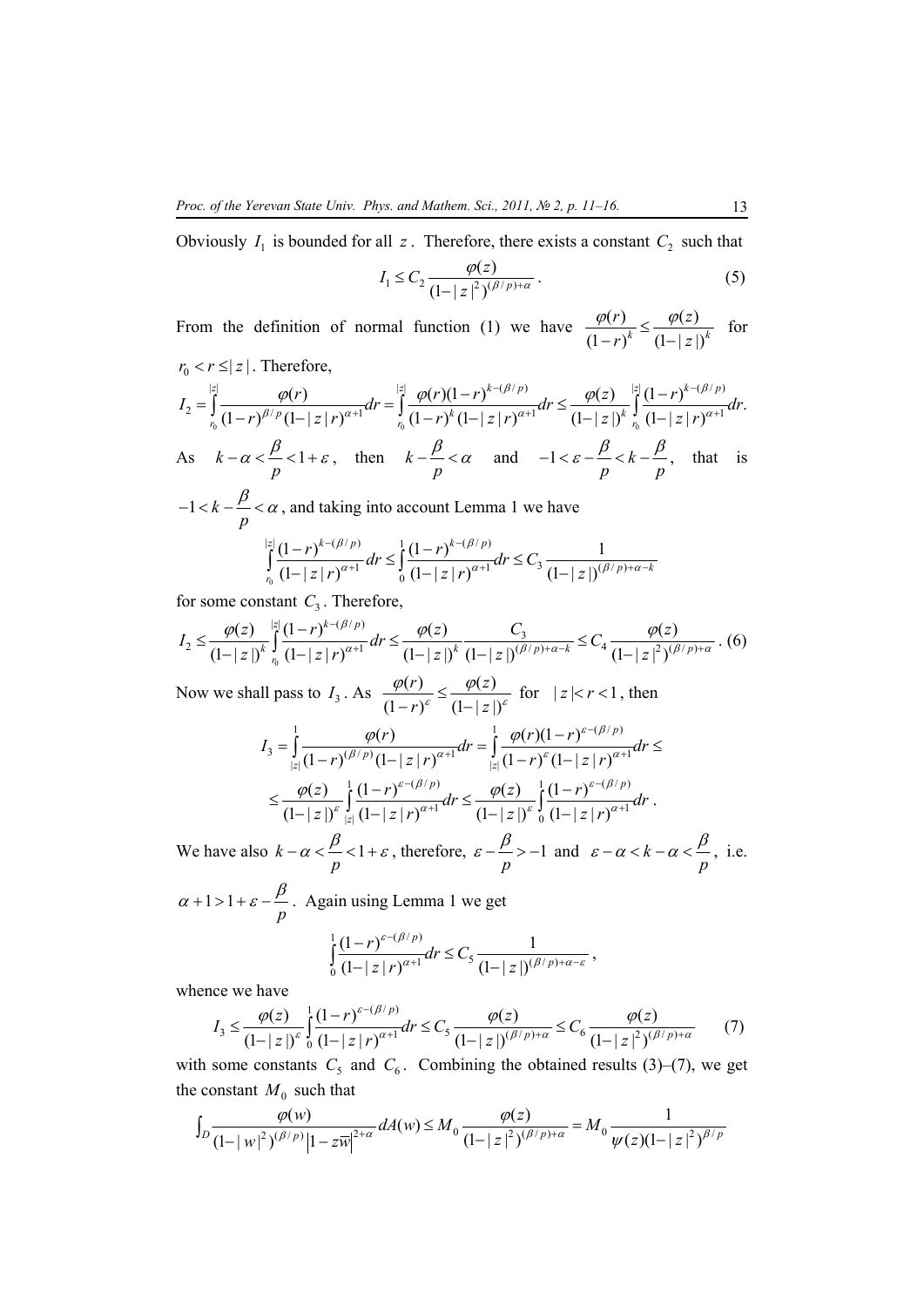for  $k - \alpha < \frac{\mu}{\epsilon} < 1$ *p*  $-\alpha < \frac{\beta}{\beta} < 1 + \varepsilon$ .

The Lemma is proved.

*Lemma 4.* Let  $-\varepsilon < \frac{P}{C} < \alpha + 1 - k$  $-\varepsilon < \frac{\beta}{q} < \alpha + 1 - k$ . There exists a constant *M*<sub>1</sub> such that

$$
\int_D \frac{\psi(z)}{(1-|z|^2)^{\beta/p}|1-z\overline{w}|^{2+\alpha}} dA(z) \leq M_1 \frac{1}{\varphi(w)(1-|w|^2)^{\beta/p}}.
$$

*Proof.* For  $0 \le r < 1$  we have  $\varphi(r)\psi(r) = (1 - r^2)^{\alpha}$ . Therefore, it is necessary to prove that

$$
\int_{D} \frac{(1-|z|^2)^{\alpha - (\beta/p)}}{\varphi(z)|1-z\overline{w}|^{2+\alpha}} dA(z) \leq M_1 \frac{1}{\varphi(w)(1-|w|^2)^{\beta/p}}
$$

for any constant  $M_1$ . Let  $z = re^{i\theta}$ . Then

$$
\int_{D} \frac{(1-|z|^2)^{\alpha-(\beta/p)}}{\varphi(z)|1-z\overline{w}|^{2+\alpha}} dA(z) = \frac{1}{\pi} \int_{0}^{1} \frac{r(1-r^2)^{\alpha-(\beta/p)}}{\varphi(r)} \int_{0}^{2\pi} \frac{d\theta}{|1-\overline{w}re^{i\theta}|^{\alpha+2}} dr,
$$

and, due to Lemma 2, there exists a constant  $K_1$  such that

$$
\frac{1}{\pi} \int_{0}^{1} \frac{r(1-r^2)^{\alpha - (\beta/p)}}{\varphi(r)} \int_{0}^{2\pi} \frac{d\theta}{|1 - \overline{w}re^{i\theta}|^{\alpha+2}} dr = \frac{1}{\pi} \int_{0}^{1} \frac{r(1-r^2)^{\alpha - (\beta/p)}}{\varphi(r)} \int_{0}^{2\pi} \frac{d\theta}{|1 - wre^{-i\theta}|^{\alpha+2}} dr \le K \int_{0}^{1} \frac{(1-r^2)^{\alpha - (\beta/p)}}{\varphi(r)(1 - (|w|r)^2)^{\alpha+1}} dr \le K_2 \int_{0}^{1} \frac{(1-r)^{\alpha - (\beta/p)}}{\varphi(r)(1 - |w|r)^{\alpha+1}} dr
$$

(we have replaced  $(1 - r^2)$  by  $(1 - r)$  and  $(1 - (|w|r)^2)$  by  $(1 - |w|r)$ , therefore, the value of  $K_1$  was replaced by some other value of  $K_2$ ). Dividing the last integral into three parts, we obtain

$$
\int_{0}^{1} \frac{(1-r)^{\alpha-(\beta/p)}}{\varphi(r)(1-|w|r)^{\alpha+1}} dr = \int_{0}^{r_0} \frac{(1-r)^{\alpha-(\beta/p)}}{\varphi(r)(1-|w|r)^{\alpha+1}} dr +
$$
  
+
$$
\int_{r_0}^{|w|} \frac{(1-r)^{\alpha-(\beta/p)}}{\varphi(r)(1-|w|r)^{\alpha+1}} dr + \int_{|w|} \frac{(1-r)^{\alpha-(\beta/p)}}{\varphi(r)(1-|w|r)^{\alpha+1}} dr = J_1 + J_2 + J_3.
$$

Integral  $J_1$  is bounded for all *w*, therefore, there is  $K_3$  such that

$$
J_1 \le \frac{K_3}{\varphi(w)(1-|w|^2)^{\beta/p}}.
$$
 (8)

From the definition of normal function (1) we have  $\frac{(1 - r)^{\epsilon}}{\epsilon} \leq \frac{(1 - |w|)^{\epsilon}}{\epsilon}$  $\rho(r)$   $q(w)$ *r*) $(\ell)$  /  $(1-|w|)$  $r$   $\varphi(w)$ ε ε  $\varphi(r)$   $\varphi$  $\frac{(-r)^{\varepsilon}}{2} \leq \frac{(1-|w|)^{\varepsilon}}{2}, \text{ if }$  $r_0 < r \le |w|$ . Therefore,

$$
J_2 = \int_{r_0}^{|w|} \frac{(1-r)^{\alpha-(\beta/p)}}{\varphi(r)(1-|w|r)^{\alpha+1}} dr = \int_{r}^{|w|} \frac{(1-r)^{\varepsilon}(1-r)^{\alpha-(\beta/p)-\varepsilon}}{\varphi(r)(1-|w|r)^{\alpha+1}} dr \le
$$
  

$$
\leq \frac{(1-|w|)^{\varepsilon}}{\varphi(w)} \int_{r_0}^{|w|} \frac{(1-r)^{\alpha-(\beta/p)-\varepsilon}}{(1-|w|r)^{\alpha+1}} dr \leq \frac{(1-|w|)^{\varepsilon}}{\varphi(w)} \int_{0}^{1} \frac{(1-r)^{\alpha-(\beta/p)-\varepsilon}}{(1-|w|r)^{\alpha+1}} dr.
$$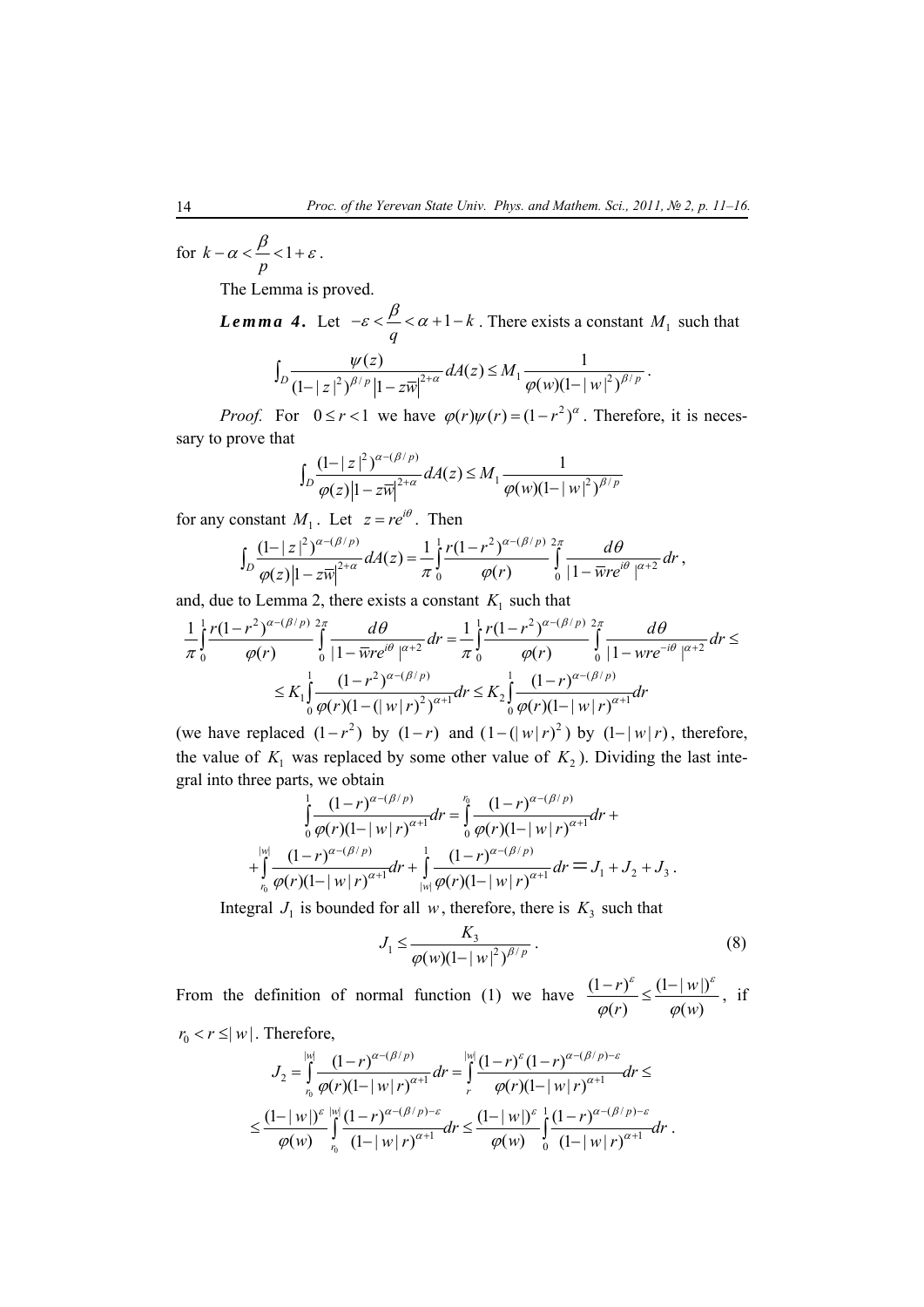As 
$$
-\varepsilon < \frac{\beta}{q} < \alpha + 1 - k
$$
, then  $\alpha - \frac{\beta}{q} - \varepsilon > \alpha - \frac{\beta}{q} - k > -1$  and  $\alpha + 1 > \alpha - \frac{\beta}{q} - \varepsilon + 1$ .

Using Lemma 1 we obtain  $1 (1 - \mu) \alpha - (\beta/p)$  $\int_{0}^{\infty} \frac{1}{(1-|w|)^{\alpha+1}} \, dx \leq K_4 \frac{1}{(1-|w|)^{\varepsilon+(\beta/p)}}$  $(1-r)^{\alpha-(\beta/p)-\varepsilon}$  $(1-|w|r)^{\alpha+1}$  <sup>4</sup>  $(1-|w|)$ *p*  $\frac{r}{\left|w\right|w\right|^{a+\beta}}dr \leq K_4 \frac{1}{\left(1-\left|w\right|\right)^{a+\beta}(\beta/\beta)}$  $w(r)^{\alpha+1}$  <sup>4</sup>  $(1-|w|)$  $\alpha$ - $(\beta/p)$ -ε  $\alpha+1$   $\cdots$   $-1$   $\alpha$   $\beta$   $(1 + \alpha) \delta^{(1)}$  $-(\beta/p) \int_{0}^{1} \frac{(1-r)^{\alpha-(\beta/p)-\varepsilon}}{(1-|w|)^{\alpha+1}} dr \leq K_4 \frac{1}{(1-|w|)^{\varepsilon+(\beta/p)}}$  and, therefore,

$$
J_2 \le \frac{(1-|w|)^{\varepsilon}}{\varphi(w)} \cdot \frac{K_4}{(1-|w|)^{\varepsilon+(\beta/p)}} = \frac{K_4}{\varphi(w)(1-|w|)^{\beta/p}} \le \frac{K_5}{\varphi(w)(1-|w|^2)^{\beta/p}}.
$$
 (9)

For estimation of  $J_3$  we use the inequality  $\frac{(1-r)^k}{\varphi(r)} \leq \frac{(1-|w|)}{\varphi(w)}$ *r* $)^{k}$   $(1-|w|)^{k}$  $\varphi(r)$   $\varphi(w)$  $\frac{(-r)^k}{\sqrt{n}} \leq \frac{(1-|w|)^k}{\sqrt{n}}$ , if  $|w| < r < 1$ .

$$
J_3 = \int_{|w|}^{1} \frac{(1-r)^{\alpha - (\beta/p)}}{\varphi(r)(1-|w|r)^{\alpha+1}} dr = \int_{|w|}^{1} \frac{(1-r)^k (1-r)^{\alpha - (\beta/p)-k}}{\varphi(r)(1-|w|r)^{\alpha+1}} dr \le
$$
  

$$
\leq \frac{(1-|w|)^k}{\varphi(w)} \int_{|w|}^{1} \frac{(1-r)^{\alpha - (\beta/p)-k}}{(1-|w|r)^{\alpha+1}} dr \leq \frac{(1-|w|)^k}{\varphi(w)} \int_{0}^{1} \frac{(1-r)^{\alpha - (\beta/p)-k}}{(1-|w|r)^{\alpha+1}} dr.
$$

From  $-\varepsilon < \frac{\mu}{2} < \alpha + 1 - k$ *q*  $-\varepsilon < \frac{\beta}{\alpha} < \alpha + 1 - k$  we have  $\alpha - k - \frac{\beta}{\beta} > -1$ *q*  $\alpha-k-\frac{\beta}{2} > -1$  and  $\alpha-k-\frac{\beta}{2}+1 < \alpha-\varepsilon-\frac{\beta}{2}+1 < \alpha+1$  $q \left( \begin{array}{ccc} q & q \end{array} \right)$  $\alpha-k-\frac{\beta}{2}+1<\alpha-\varepsilon-\frac{\beta}{2}+1<\alpha+1$ .

Taking into account Lemma 1 we get  $1 (1 - r)^{\alpha - (\beta/p)}$  $\int_{0}^{\infty} \frac{1-|w|}{(1-|w|)^{\alpha+1}} dV \leq K_6 \frac{1-|w|}{(1-|w|)^{k+(\beta/p)}}$  $(1 - r)^{\alpha - (\beta/p) - k}$  $(1-|w|r)^{\alpha+1}$   $(1-|w|)$ *p k*  $\int_{1}^{\infty} \frac{r^{(k/p)-k}}{r^{(k+p)}} dr \leq K_6 \frac{1}{(1+1)^{(k+p)/k}}$  $w(r)^{\alpha+1}$  <sup>o</sup>  $(1-|w|)$  $\alpha$  –( $\beta$  $\alpha + 1$   $a_n = 16$  (1  $\alpha + 1$ )  $-(\beta/p) \int_{0}^{1} \frac{(1-r)^{\alpha-(\beta/p)-k}}{(1-|w|)^{\alpha+1}} dr \leq K_6 \frac{1}{(1-|w|)^{k+(\beta/p)}}$  for

a constant  $K_6$ . Therefore,

$$
J_3 \le \frac{(1-|w|)^k}{\varphi(w)} \cdot \frac{K_6}{(1-|w|)^{k+(\beta/p)}} = \frac{K_6}{\varphi(w)(1-|w|)^{\beta/p}} \le \frac{K_7}{\varphi(w)(1-|w|^2)^{\beta/p}}.
$$
 (10)

Combining the obtained inequalities (7)–(10) for  $J_1$ ,  $J_2$  and  $J_3$ , we get the constant *M*<sub>1</sub> such that  $\int_{D} \frac{\psi(z)}{(1 + |z|^2)^{\beta/p} |z|^{\beta}} dA(z) \leq M_1 \frac{1}{\varphi(w)(1 - |w|^2)^{\beta/p}}$  $\int_{0}^{D} (1-|z|^2)^{\beta/p} |1-z\overline{w}|^{2+\alpha} \int_{0}^{2+\alpha} w^{\alpha/2} (1-w^2)^{\beta/p}$ *z*)  $dA(z) \leq M$  $z^{2} \frac{\beta}{\beta} |1 - z\overline{w}|^{2+\alpha}$  where  $\beta = \frac{w}{\alpha} \frac{\varphi(w)(1 - |w|^2)^{\beta}}{\varphi(w)(1 - |w|^2)^{\beta}}$  $\int_D \frac{\psi(z)}{(1-|z|^2)^{\beta/p} |1-z\overline{w}|^{2+\alpha}} dA(z) \leq M_1 \frac{1}{\varphi(w)(1-|w|^2)^{\beta/p}}.$ 

The Lemma is proved.

**The Main Result.** The following Schur test is a useful tool for estimation of  $L^p$ .

*Theorem 1* (Schur test). Suppose  $(X, \mu)$  is a measure space,  $1 < p < \infty$ , and  $\frac{1}{n} + \frac{1}{n} = 1$ . For a nonnegative kernel  $H(x, y)$  consider the integral operator

and 
$$
- + - = 1
$$
. For a nonnegative kernel  $H(x, y)$  consider the integral operator  $p$ 

$$
(Tf)(x) = \int_X H(x, y) f(y) d\mu(y).
$$

If there exist a positive function *h* on *X* and a positive constant *C* such that

$$
\int_X H(x, y)h(y)^q d\mu(y) \le Ch(x)^q
$$

for almost all *x*∈ *X* and

$$
\int_X H(x, y)h(x)^p d\mu(x) \leq Ch(y)^p
$$

for almost all  $y \in X$ , then the operator *T* is bounded on  $L^p(X, \mu)$  with  $||T|| \leq C$ .

*Theorem 2.* For  $p(k-\alpha)$ <1 the integral operator (2) is bounded in  $L^p(D,dA)$ .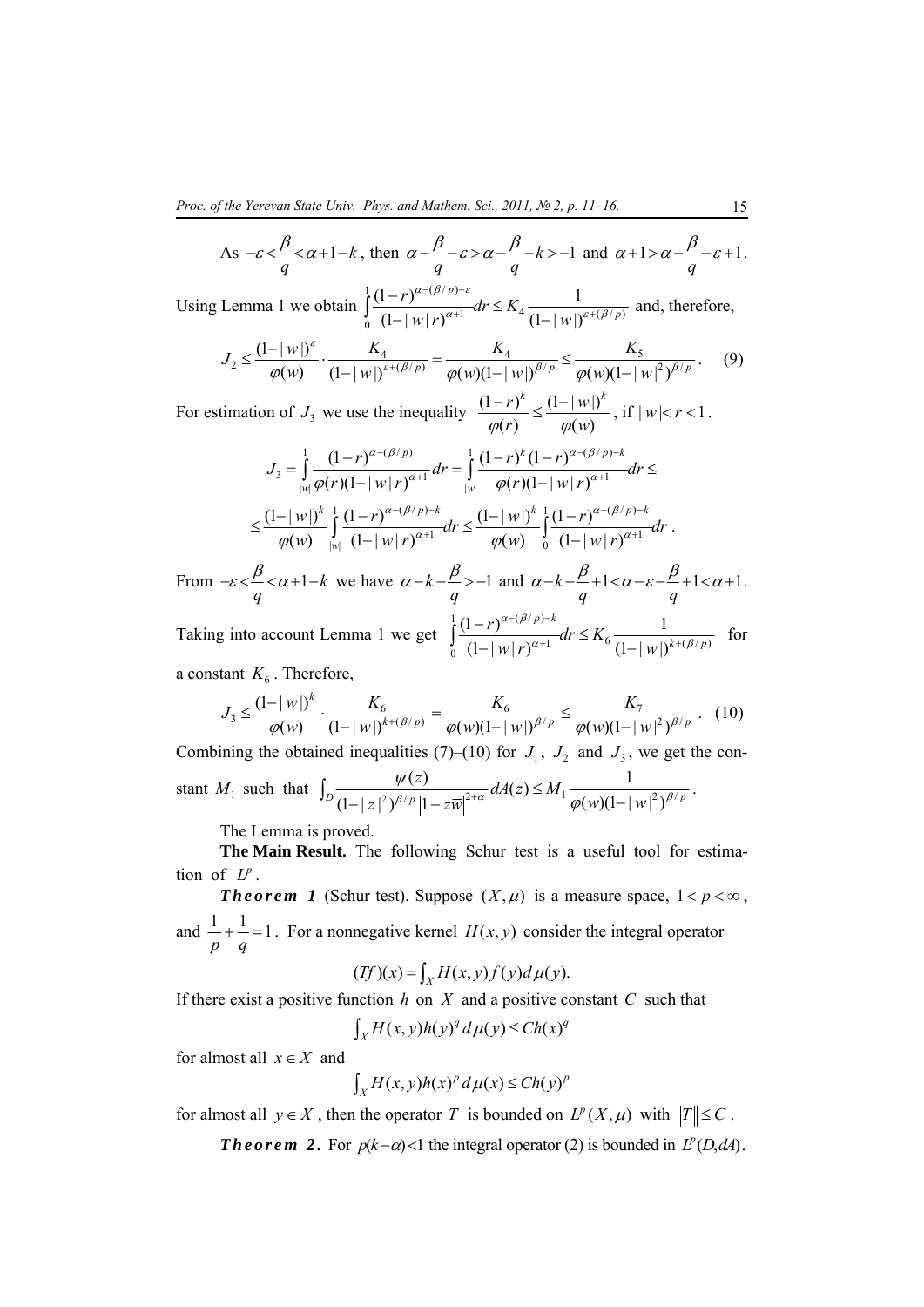*Proof.* According to the Schur test, it would be sufficient to find an approximation function  $h$ , for which the inequalities

$$
\int_D \frac{\psi(z)\varphi(w)}{|1-z\overline{w}|^{2+\alpha}} h(w)^q dA(w) \leq Mh(z)^q
$$

and

$$
\int_D \frac{\psi(z)\varphi(w)}{\left|1-z\overline{w}\right|^{2+\alpha}} h(z)^p dA(z) \leq Mh(w)^p
$$

are fulfilled. We find the function *h*, having  $h(z) = \frac{1}{(1 - |z|^2)^{\beta/pq}}$  form. That is we should prove that

 $\int_D \frac{\varphi(w)}{(1+|w|^2)^{\beta/p}|1-\pi v|^{2+\alpha}} dA(w) \leq M \frac{1}{|w(\pi)(1-|w|^2)^{\beta/p}}$  $\int_{0}^{D} (1-|w|^2)^{\beta/p} |1-z\overline{w}|^{2+\alpha} \stackrel{\text{diam}(W) \to M}{=} \psi(z)(1-|z|^2)^{\beta/p}$ *w*)  $\frac{dA(w)}{dx}$  *dA*(*w*)  $\leq M$  $w|^2 \big)^{\beta/p} \big| 1 - z \overline{w} \big|^{2+\alpha} \stackrel{\text{def}}{=} \psi(z) (1 - |z|^2)^\beta$  $\int_D \frac{\varphi(w)}{(1-|w|^2)^{\beta/p}|1-z\overline{w}|^{2+\alpha}} dA(w) \leq M \frac{1}{\psi(z)(1-|z|^2)^{\beta/p}}$  (11)

and

$$
\int_{D} \frac{\psi(z)}{(1-|z|^2)^{\beta/p} |1-z\overline{w}|^{2+\alpha}} dA(z) \le M \frac{1}{\varphi(w)(1-|w|^2)^{\beta/p}}.
$$
 (12)

According to Lemmas 3 and 4, the inequalities (11) and (12) are valid under the conditions  $k - \alpha < \frac{P}{q} < 1$ *p*  $-\alpha < \frac{\beta}{\beta} < 1 + \varepsilon$ ,  $-\varepsilon < \frac{\beta}{\beta} < \alpha + 1 - k$  $-\varepsilon < \frac{\beta}{q} < \alpha + 1 - k$ . Here  $M = \max\{M_0, M_1\}$ .

Taking into account that  $q = \frac{p}{p-1}$ , we rewrite these conditions as

$$
(k-\alpha)p < \beta < (1+\varepsilon)p\,, \qquad -\varepsilon\frac{p}{p-1} < \beta < (\alpha+1-k)\frac{p}{p-1}\,.
$$

It is only necessary to establish, at what values of  $p$  the intersection of intervals

$$
((k-\alpha)p, (1+\varepsilon)p), \qquad \left(-\varepsilon \frac{p}{p-1}, (\alpha+1-k)\frac{p}{p-1}\right)
$$

is nonempty. As  $p > 1$ , hence always  $-\varepsilon \frac{p}{p-1} < (1 + \varepsilon)p$  $-\varepsilon \frac{P}{p-1}$  <  $(1+\varepsilon)p$ . Therefore, it is necessary

to clarify when  $(\alpha + 1 - k) \frac{p}{p-1} > (k - \alpha)p$  $\alpha+1-k$   $\frac{p}{p-1}$  >  $(k-\alpha)p$ . From this inequality we obtain

*Received 29.12.2010* 

## **REFERENCES**

- 1. **Shields A.L., Williams D.L.** Trans. Amer. Math. Soc., 1971, v. 162, p. 287–302.
- 2. **Hedenmalm H., Korenblum B., Zhu K.** Theory of Bergman Spaces. Springer Verlag, 2000.
- 3. **Duren P.L.** Theory of  $H^p$  Spaces. New York: Academic Press, 1970.

 $p(k - \alpha)$  < 1 *a* That is why for  $p(k - \alpha)$  < 1 the operator (2) is bounded in  $L^p(D, dA)$ . The Theorem is proved.